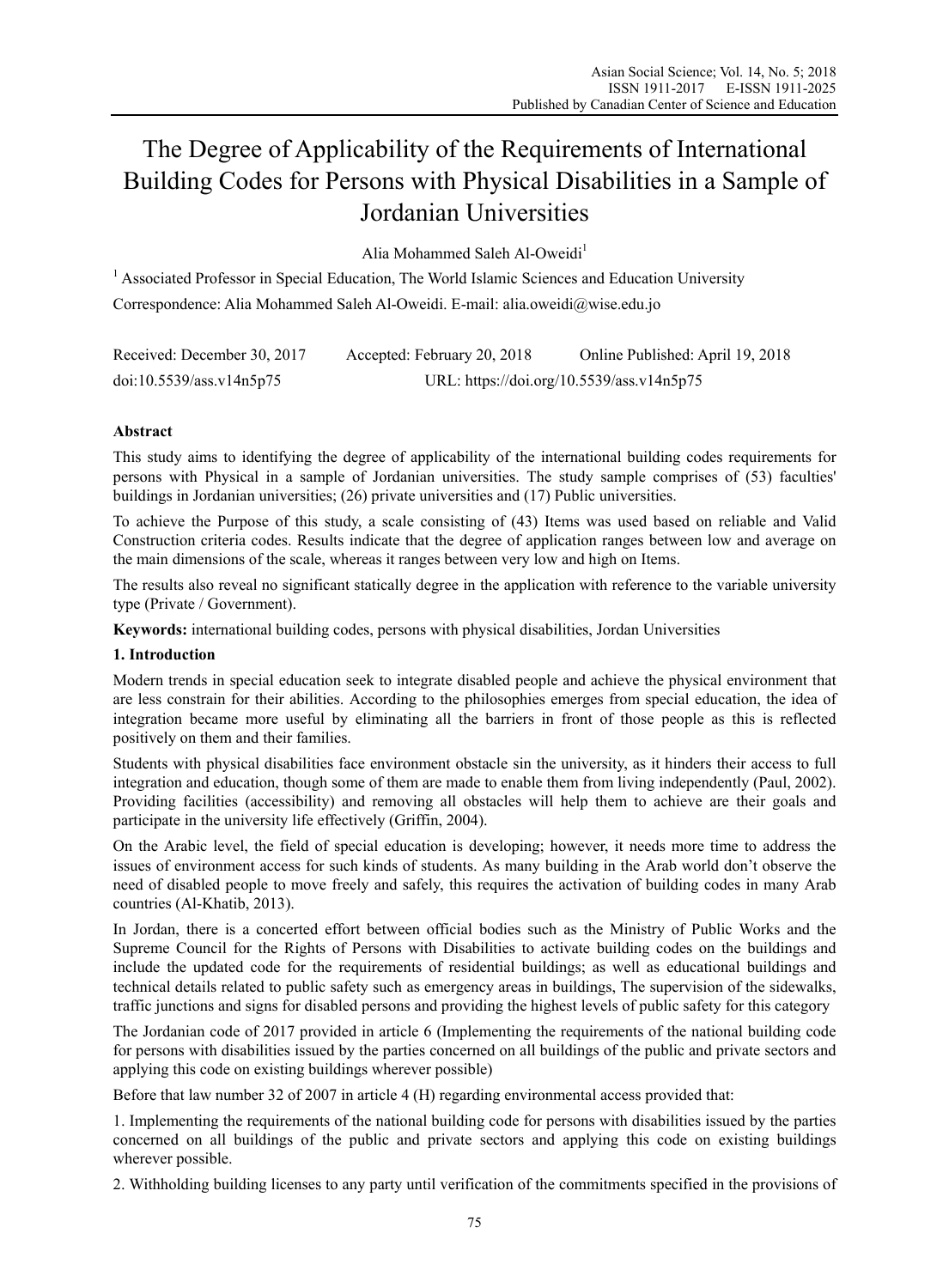#### Article (1) of this Law.

3. Obligating all public transportation companies, tourism agencies and car rental companies to make available at least one vehicle with specifications that enable easy use by persons with disabilities.

4. Enabling persons with disabilities to have free access to information and communications technologies and systems including the internet, visual, printed and audio media outlets as well as emergency services including the availability of sign language translators www.hcd.gov.jo/ar.

Achieving building codes helps the integration of disabled people in the society, and it is an essential thing in their university life. This will facilitate their study and will encourage them to pursuit their academic life to be productive people in their communities (Yein, 2004; Ozkan & Lauren, 2015).

So this study aim to Exploring the environment facilities provided for physical disabled people in Jordanian universities, Investigating the degree of applying the requirements of international building code of physical disability people in a sample of Jordanian universities and Investigating the degree applying the requirements of international building code of physical disability people in a sample of Jordanian (public/ private) universities.

## *1.1 Statement of Purpose*

Environmental facilities for physically disabled people are the main element to their movement in the society and integrating in it. Therefore, to ease their move into university life they must be provided with those facilities inside the buildings, as shortage in such trend will reduce their opportunity in attending universities. Therefore, the current study is seeking to answer the following questions:

1. What is the degree of applying the requirements of international building code of physical disability people in a sample of Jordanian universities?.

2. Are there any significant statistical differences at the level of  $(\alpha = 0.05)$  of the degree applying the requirements of international building code of physical disability people in a sample of Jordanian universities attributed to university type ( public/private)?

## *1.2 Literature Review*

Providing disabled people with environment facilities is a right granted by local and international organizations according to the laws and regulations related to the facilitation of their lives within building codes and making suitable modifications taking into consideration the type of disability.

Achieving those requirements required providing them by specialists according to the architectural characteristics suitable for disabled people. Specialists can observe the requirements of international building code while planning buildings and the must follow up with new trends and codes in America and Australia which are considered the most modern codes in the world (Jawad, 2011).

The American law of disabled people related to building code had been issued to provide them with all abilities to move inside buildings as well as using all facilities in their universities easily to enable them from using their creative potentials inside the university (Bialka, Morro, Brwon, & Hannag, 2017). This was confirmed through Paul (2002) study that explained the role of environment facilities in the success of disable students in the university.

## *1.3 The Requirements of Buildings for Physically Disabled People*

In order to fit the use of disabled people, buildings must have certain requirements, such as:

- Building Entrance: easy to be used and accessed.
- Providing slopes inside the building
- Special parks for wheel chairs.
- Suitable grounds for the move of chairs.
- Taking into account thresholds in front of entrances.

#### Doors:

- The doors open towards the wall.
- The doors and handles are harmless.
- Using solid floors.
- Providing handrails to prevent falling down.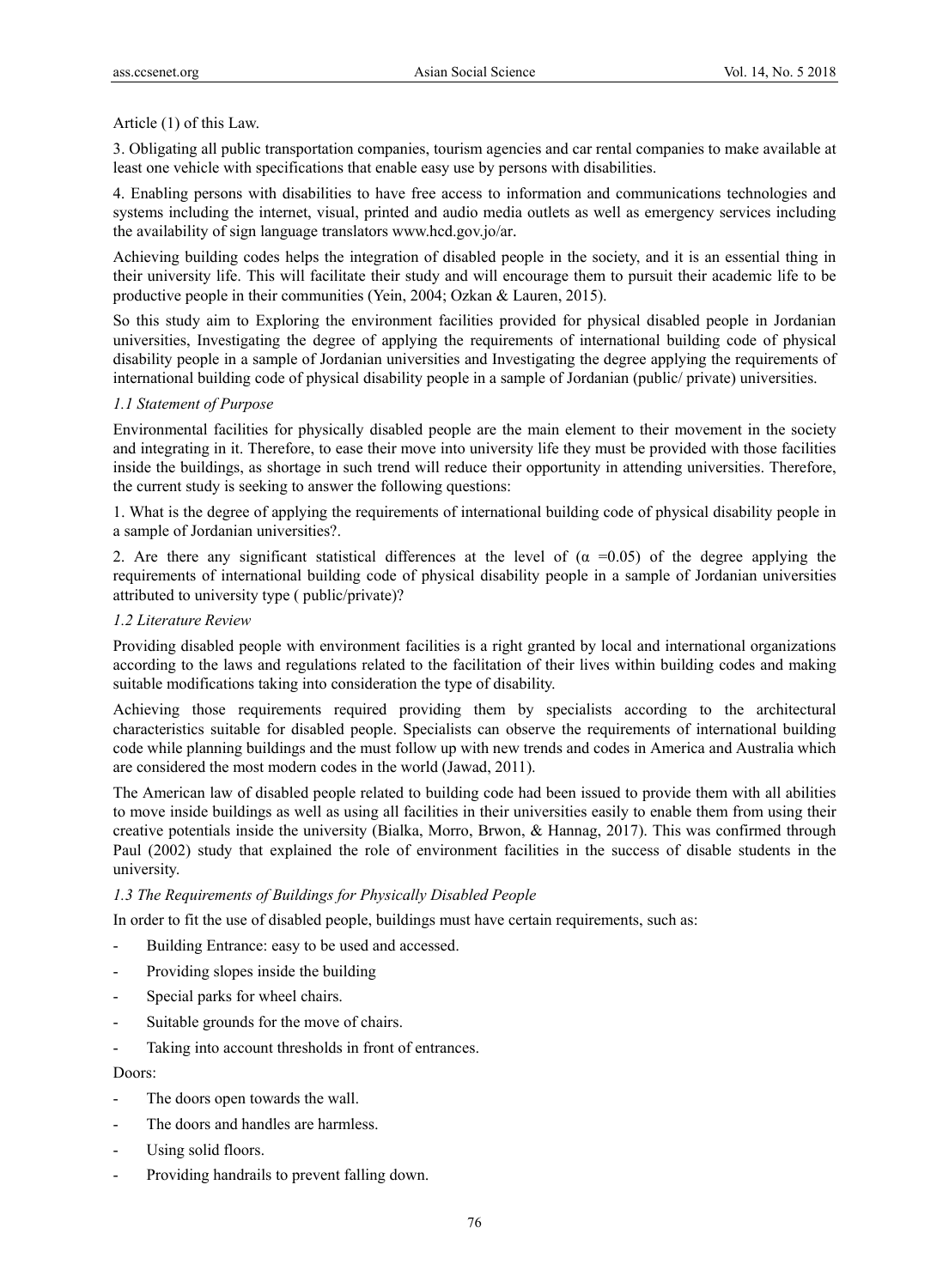The existence of guiding signs needed by disabled people and using known symbols with a different color from the background. (ADA Center, University of Washington, 2010).

Many studies dealt with the buildings code, for example; a study was conducted within Oroville facilities re-licensing project (2002) called for the application of the code to provide disabled people with the needed services.

Yuen (2004) Study sought to determine the extent of awareness of the architectural and interior design needs of people with physical disabilities. The study's survey instrument, which was distributed to students attending The Master's College during the spring semester, 2004, requested demographic data in addition to the responses of The Master's College are not fully aware of the architectural and interior design needs of individuals that are physically disabled. Therefore, from the information gathered from the Review of the Literature and the survey instrument, it is concluded that even though there has been an increase of accessibility in architectural and interior design, the community still does not have complete awareness of the architectural and interior design needs of individuals with physical disabilities. Al-muqani, N. (2004) conducted a study in Gaza strip to investigate the compatibility of educational institutions in Gaza strip for disabled people and the most important problems they face. The researcher reviewed the records of the ministry of education and the bases of building those institutions. The findings showed that those institutions are not qualified for physically disabled people. Further, the main requirements for disabled people such as curves and toilets are not available, however, UNRAW school are much better than public schools. And Bakri (2009) studied the compatibility degree of construction requirements code related to disabled people on building and facilities in Jordan and America. The study sample consisted of (66) buildings used by disabled people and (30) disabled persons and disabled children parents. The findings showed that there is a need to improve the application of the code and the need of using signs, handrails and other facilities. Moreover, there are problems facing environment facilities such as special parks, ladders and pavements problems as well as the lack of suitable toilets or elevators. Ali & Salman (2014) The Aim of the current research is to study the knowledge of environmental facilities in public buildings, from the perspective of persons with disabilities in secondary school and university in different types of disability (motor, auditory and visual). In Al-Jouf, Saudi Arabia. The sample consisted of 25 students handicapped by (14) of the secondary and (11) of the Undergraduate and use the standard facilities of environmental public buildings from the point of consider persons with disabilities (for researchers). The results indicated order of facilities environmental public buildings from the viewpoint of the disabled ranged between low and high with a rate of  $(50\% - 90\%)$ .

Previous studies discussed the services provided for disabled people especially environment facilities. The researcher used those studies to deepen understanding of the problem, developing the study tool and reviewing the statistical measures. The current study is different from those studies as the main aim of the study is investigating the application the requirements of international building code of physical disability people.

## **2. Methodology**

Descriptive Research design (survey study) used in this study.

#### *2.1 Participants*

The population of the study consisted of all public and private universities in Jordan totaling (30) Universities, 10 public ones and 20 private ones. (www.Mohe.gov.jo).

A Sample of buildings were selected randomly from the faculties of (Engineering, IT and sciences) as well as (Arts, Educational sciences) in 8 private universities and 5 public ones (appendix 1)

#### *2.2 Instrument*

To achieve the aim of the study the researcher reviewed ADA Standards and the International Building Code and Bakri (2010) scale as well physical disability studies to develop the study instrument, the first draft of the questionnaire contained (47 ) items.

#### *Validity:*

The researcher validated the instrument by consulting five raters from special education colleges and engineers; the researcher followed the recommendations of the referees and made amendments accordingly. The final draft of the questionnaire contained (45) items.

## *Reliability:*

The researcher administered it to a pilot sample of (5) buildings with the help of architecture engineers from Islamic sciences university and Balqa applied university The values of reliability were (0.81, 0.94, 0.89,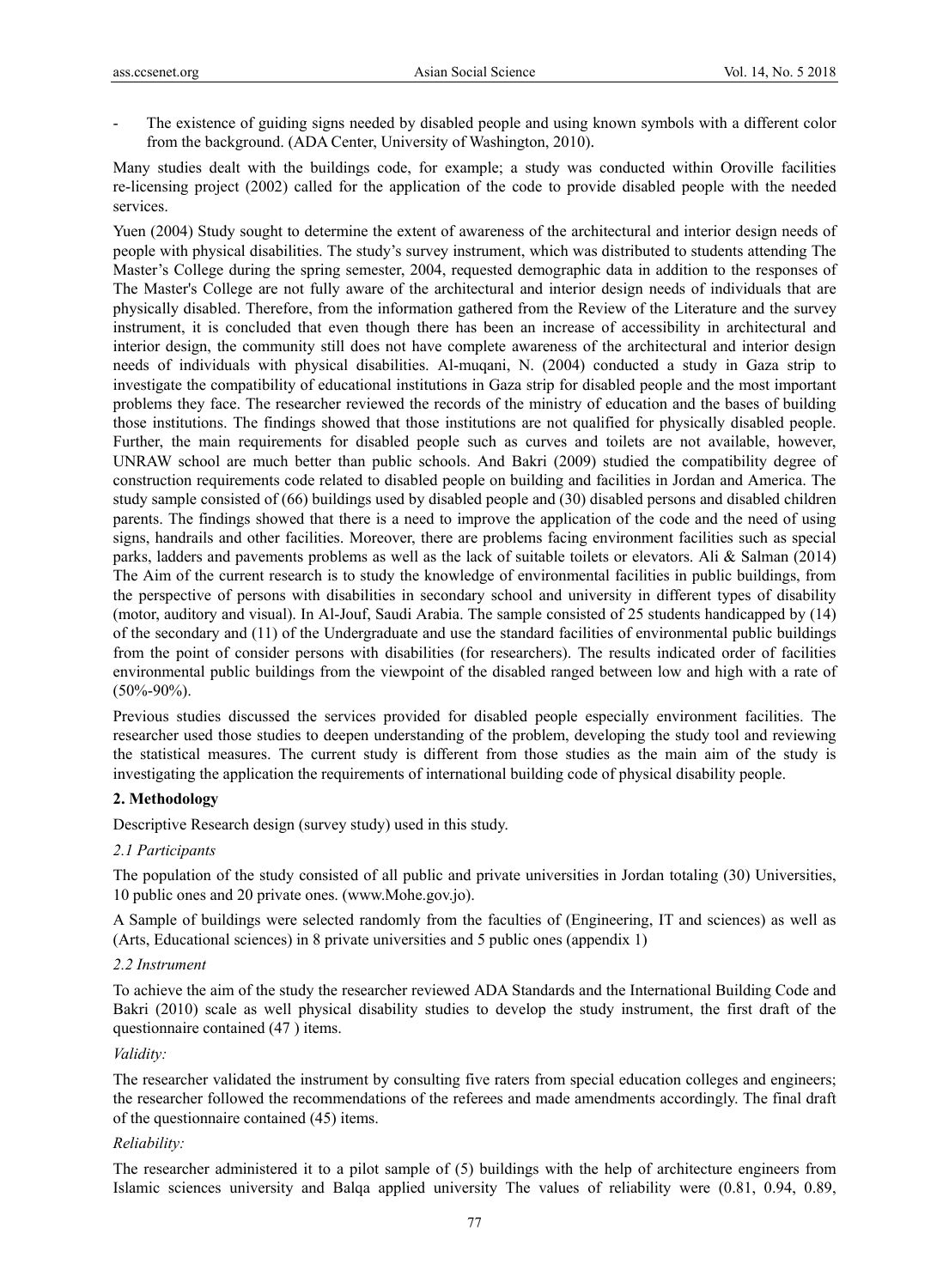0.83,0.87) respectively for the domains, all values are accepted for the purpose of the study.

## *2.3 Study Procedures*

- Addressing universities, to obtain approvals.
- Applying the tool on a pilot sample in Al-Blaqa applied university and The World Islamic and Education sciences university.
- Preparing the final draft of the tool and visiting the universities.
- Training three observers with Bs degree in special education to apply the tool and writing their comments.

## *2.4 Study Variables*

Independent variable: university type (public- private)

Dependent variable: performance on the building code questionnaire

## **3. Scoring Results**

The scoring was as follows;

- means between  $(1-0.75)$  high
- $(0.50 0.74)$  average
- $-$  (0.25- 0.49) low
- Less than 0.25 very low

Percentages of frequencies on the five domains of the questionnaire were scored as follows:

- Higher than 80 % a high application degree.
- 60%- 79% average.
- 40%- 50% low
- Less than 40% very low.

Table 1. Means and Standard deviations pf the domains of the requirements of international building codes for persons with Physical disabilities (n=45)

| Domains                            | М   | <b>SD</b> | <b>Compatibility Degree</b> |
|------------------------------------|-----|-----------|-----------------------------|
| <b>Facilities Entrances</b>        | .49 | .22       | Low                         |
| Corridors and Internal environment | .72 | .15       | Average                     |
| Parks                              | .62 | .16       | Average                     |
| Elevators                          | .51 | .34       | Average                     |
| Physical Environment               | .45 | .26       | Low                         |
|                                    |     |           |                             |

It is noted from Table (1) that the highest means were for the second domain (corridors and internal environment), while; the lowest for the fifth domain (physical environment). This can be explained by the fact that the buildings meet the requirements of the code especially steps and handrails as well as the two-side door handles.

Table 2. Frequency rates for the applicability the requirements of international building codes for persons with Physical disabilities

|                               | <b>Items</b>                                                                        | Apply | Doesn't | Degree   |  |  |
|-------------------------------|-------------------------------------------------------------------------------------|-------|---------|----------|--|--|
|                               |                                                                                     |       | apply   |          |  |  |
|                               | <b>Entrances</b>                                                                    |       |         |          |  |  |
|                               | The height of the college door is not least than $(1.20m)$ in minimum               | 79.6  | 20.4    | high     |  |  |
| $\mathfrak{D}_{\mathfrak{p}}$ | The entrance has an umbrella not less than 1.20m                                    | 46.3  | 53.7    | low      |  |  |
| 3                             | The entrance has no steps                                                           | 40.7  | 59.3    | low      |  |  |
| $\overline{4}$                | There are signs to explain the services of disabled people inside the building      | 31.5  | 68.5    | Very low |  |  |
|                               | <b>Corridors and Internal environment</b>                                           |       |         |          |  |  |
|                               | The width of the corridors is not less than 120 to facilitate the move of the chair | 815   | 18.5    | high     |  |  |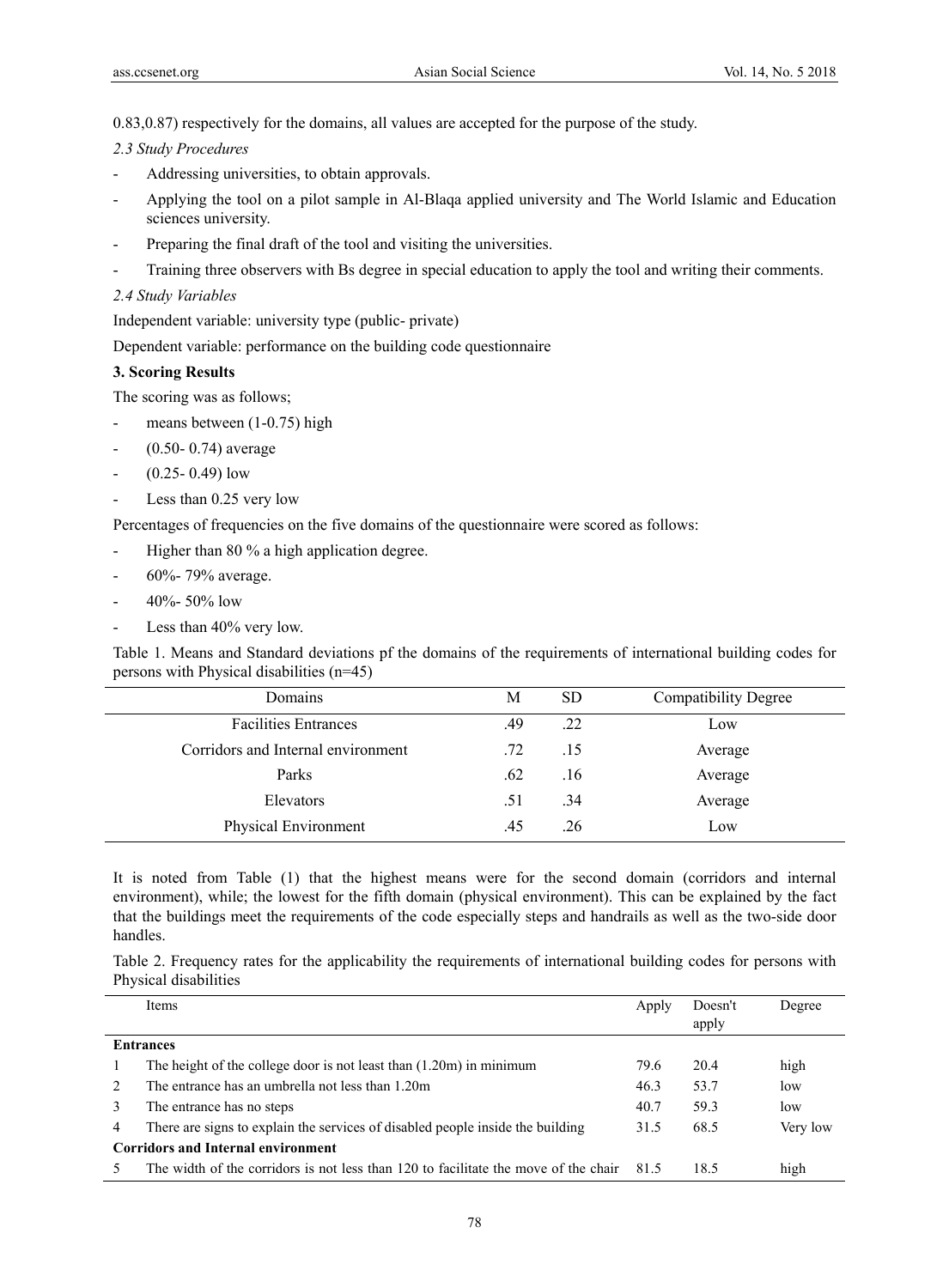|       | wheel                                                                                             |      |      |          |
|-------|---------------------------------------------------------------------------------------------------|------|------|----------|
| 6     | The construction material are solid and stable                                                    | 83.3 | 16.7 | high     |
| 7     | The corridors services are non-slip, with a coarse surface                                        | 53.7 | 46.3 | low      |
| 8     | There are no obstacles on the head level such as bins and fire extinguishers                      | 57.4 | 42.6 | low      |
| 9     | There are no-slip comfortable steps                                                               | 48.1 | 51.9 | low      |
| 10    | There is a handrail along all steps                                                               | 92.6 | 7.4  | high     |
| 11    | The height of the steps from the bottom is equal                                                  | 85.2 | 14.8 | High     |
| 12    | The number of steps in each unit is not more than 10                                              | 46.3 | 53.7 | Low      |
| 13    | There are no swing, revolver or folding doors in the building, and use doors that                 |      |      | Average  |
|       | are easy to use and use by disabled people                                                        | 68.5 | 31.5 |          |
| 14    | There are no doors open outside                                                                   | 64.8 | 35.2 | Average  |
| 15    | The width of doors is not less 90cm                                                               | 77.8 | 22.2 | Average  |
| 16    | The handles are horizontal and vertical not as revolvers                                          | 98.1 | 1.9  | High     |
| 17    | There are doors handles in both sides                                                             | 90.7 | 9.3  | High     |
| Parks |                                                                                                   |      |      |          |
| 18    | There are special parks for disabled people inside the building                                   | 33.3 | 66.7 | Very low |
| 19    | There are sings to guide disabled people in the parks                                             | 24.1 | 75.9 | Very low |
| 20    | The park of disables people is painted specially                                                  | 16.7 | 83.3 | Very low |
| 21    | The parks services are made of solid material such as Asphalt and tiles                           | 63   | 37   | Average  |
| 22    | There are spaces for the move of the chair wheel within 140m-180m                                 | 61.1 | 38.9 | Average  |
| 23    | There are parks for the wheel chairs inside the building                                          | 29.6 | 70.4 | Low      |
| 24    | There are fire alarms in the building working automatically with visual and light                 |      |      | Average  |
|       | signs                                                                                             | 74.1 | 25.9 |          |
| 25    | The boxes used inside the building such as mail and complaint boxes are big and                   |      |      | low      |
|       | east to use by the disabled                                                                       | 42.6 | 57.4 |          |
| 26    | The surface of the tiles is flat and free from any protrusions.                                   | 81.5 | 18.5 | High     |
| 27    | There are at least one water fountain in the building within 90cm high of the tiles               | 44.4 | 55.6 | low      |
|       | <b>Elevators</b>                                                                                  |      |      |          |
| 28    | There are electrical elevators to ensure its stop on the needed levels                            | 84.8 | 15.2 | high     |
| 29    | The width of the elevator not less than 110m and deep with 140                                    | 57.4 | 42.9 | Average  |
| 30    | The elevator is provided with audio sings to explain the floor number                             | 44.4 | 55.6 | low      |
| 31    | The elevator is marked with signs indicating the movement of the elevator and the<br>floor number |      | 33.3 | Average  |
|       |                                                                                                   | 66.7 |      |          |
| 32    | There are horizontal benches on the elevator walls to help the disabled to use their<br>canes     | 51.9 | 48.1 | low      |
| 33    | The elevator can be opened manually in case of electricity failure                                | 25.9 | 48.1 | Very low |
| 34    | The elevator cabin has telephones and bills in case of emergency                                  | 59.3 | 40.7 | low      |
| 35    | The elevator hatch is not less than 1m                                                            | 80.3 | 19.7 | high     |
|       | Physical Environment                                                                              |      |      |          |
| 36    | There are rooms and toilets for disabled people                                                   | 46.3 | 53.7 | low      |
| 37    | Toilets doors open for outside                                                                    | 38.9 | 61.1 | Very low |
| 38    | The toilets doors have locks can be opened from outside                                           | 53.7 | 46.3 | low      |
| 39    | Faucets don't need any efforts to be opened                                                       | 90.7 | 9.7  | high     |
| 40    | The disabled person can move from one building to another easily                                  | 44.4 | 75.9 | low      |
| 41    | Teaching halls are provided with special arrangements for disabled people such as                 |      |      | low      |
|       | the width of rows                                                                                 | 44.4 | 75.9 |          |
| 42    | There are facilities un using public services such as restaurants and phones                      | 55.6 | 44.4 | low      |
|       |                                                                                                   |      |      |          |

The findings of Table (2) showed that the requirements of building code are applied in a high degree in some items such as the height of the college entrance, the width of corridors. Further, the materials used are strong and solid and there are handrails on steps. All the doors handles are suitable for disabled people and the level of tiles too.

Moreover, the findings showed that the applying degree for most of the items is in an average level, such as the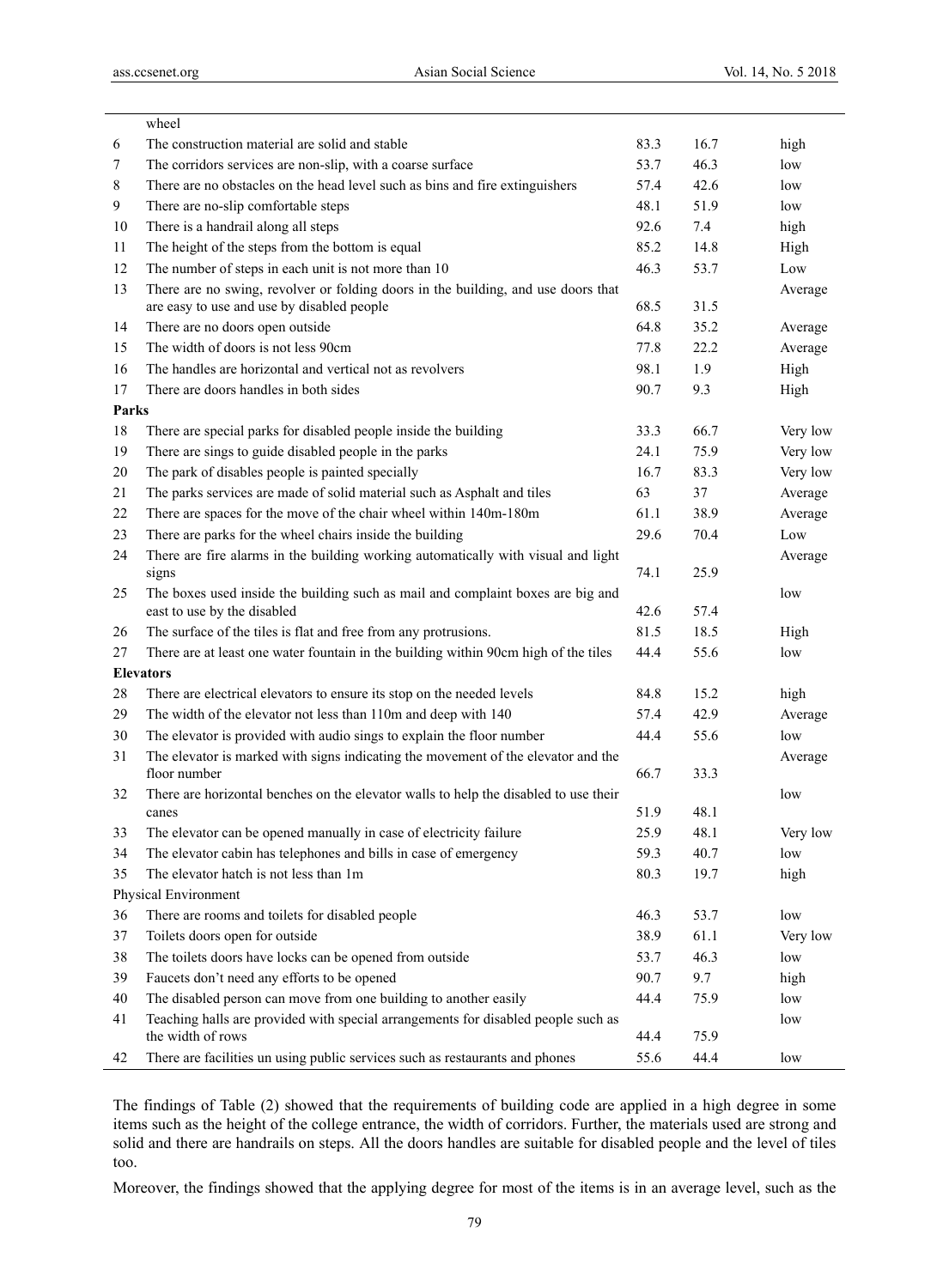difficulty in opening doors, the mechanism of fire alarms and some problems on elevators in some universities.

There are low results in some items, such as the umbrellas in some universities, the soft surfaces and the slippery character to steps as well as the big boxes that beyond the reach of the disabled person.

The height of water sinks is more than 90cm from the tiles, and the elevators have no special signs for disabled people, especially horizontal handles. Toilets can't be opened from outside and the physical environment doesn't facilitate the move of the disabled person from one building to another.

The findings showed that those services are not available for the disabled person inside the building, such as, guiding sings in the parks, and the parks have no special painting for the disabled people.

This can be explained by the fact that some universities think that applying this code will be a financial burden, in addition to the low rate of disabled people in public universities. Moreover, this van be due to the old construction of the buildings, therefore, the building code is not applied. Another reasons is the weak legislations that don't oblige universities to observe the building code while building their facilities.

These findings are in consistent with (Yein, 2012) study that concluded that there is a shortage in the architecture designs of disabled people. In addition, Estes (2004) concluded that multi-disability students need a special environment in their colleges. In a study conducted in Jordan Bakri (2012) provided that public buildings in Jordan met the requirements of the building code.

However, the current study differs from (Ali & Suleiman, 2014) findings that indicated the high degree of applying the code in environment facilities.

Table 3. Means, Standard deviations and t-test for the university type variable (private-public) on the applicability degree for the requirements of international building codes (n=53)

|                                    | type    | No | M        | <b>SD</b> | T     | sig   |
|------------------------------------|---------|----|----------|-----------|-------|-------|
| Entrances                          | private | 36 | 0.5      | 0.18898   | 0.813 | 0.12  |
|                                    | public  | 17 | 0.5147   | 0.27201   |       |       |
| Corridors and Internal Environment | private | 36 | 0.745726 | 0.1622115 | 0.285 | 0.596 |
|                                    | public  | 17 | 0.701357 | 0.1461598 |       |       |
| Parks                              | private | 36 | 0.629452 | 0.1501156 | 0.791 | 0.378 |
|                                    | public  | 17 | 0.61991  | 0.1784182 |       |       |
| Elevators                          | private | 36 | 0.561728 | 0.3284773 | 2.335 | 0.133 |
|                                    | public  | 17 | 0.424837 | 0.3873686 |       |       |
|                                    | private | 36 | 0.503086 | 0.2484323 | 0.053 | 0.82  |
| Physical Environment               | public  | 17 | 0.385621 | 0.2753159 |       |       |

Table (3) shows that there are no significant statistical differences on the degree of international code buildings standards of disabled people in both public and private universities, this means that public and private universities don't take into consideration this code and this is an obstacle in front of disable people. This may be attributed to the construction process which was conducted before obtaining this code.

## **4. Conclusion**

Activating the supervisory role through applying the disabled code of 2017 which provided the necessity of considering applying building code in buildings. Also universities need to Re- carrying out the building code of disabled people inside the colleges that didn't consider it yet, and obliging the ministry of higher education to provide the environment facilities through applying the building code on the building of the university faculties. More research need to Conduct a study to investigate the obstacles facing higher education institutions in applying the requirements of international code building of disabled people .

## **References**

Accessibility Checklist Oregon. (2010). *Ada Standards for Accessible Design Oregon State Building Code.* October 2013. Northwest ADA Center, University of Washington.

Ali, A., & Salman, R. (2014). Environment facilities in Public buildings as perceived by the disabled in Secondary and University Stages. *Journal of Studies in Education and Psychology, 45*(2), 179-197.